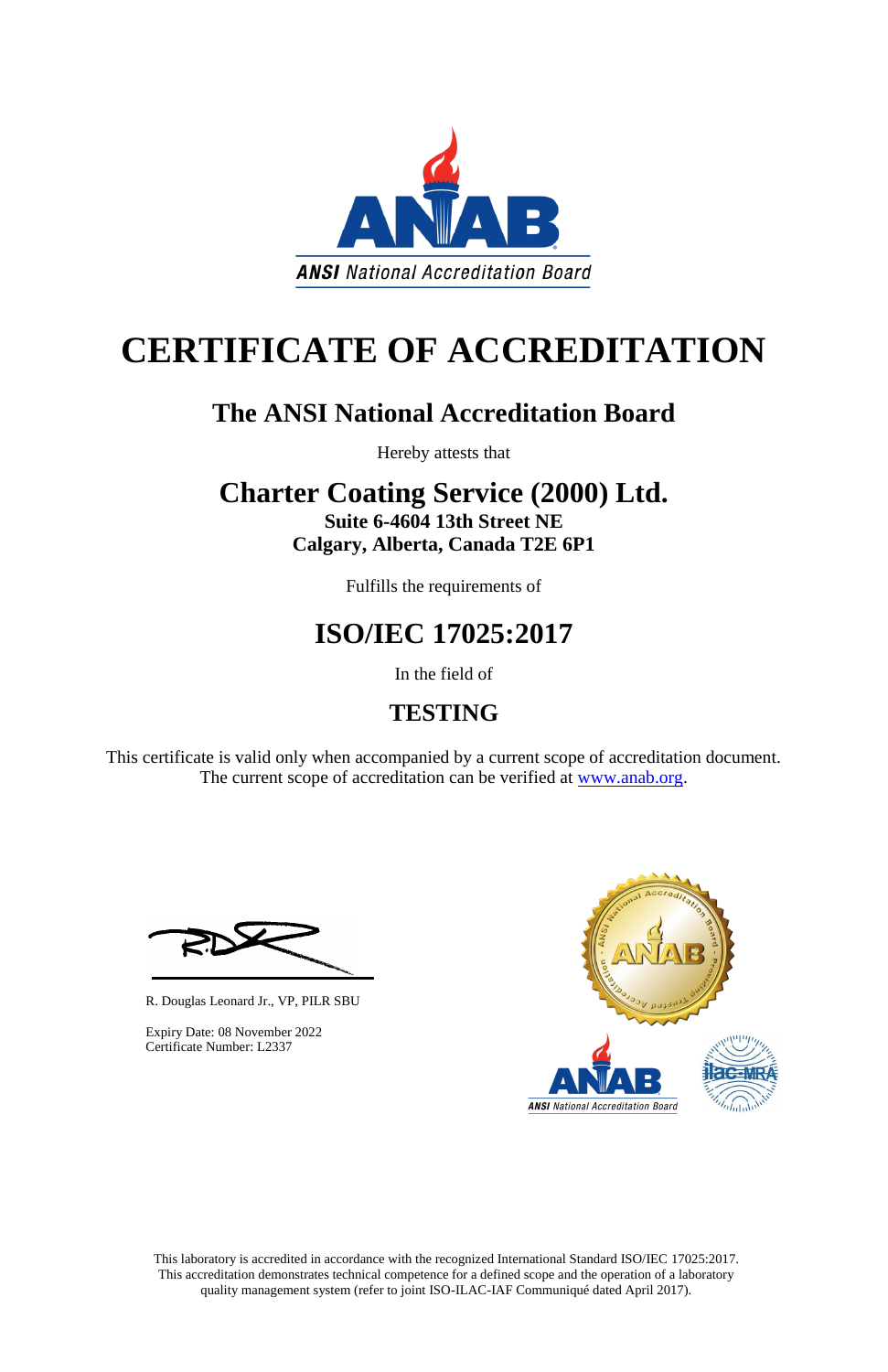

### **SCOPE OF ACCREDITATION TO ISO/IEC 17025:2017**

### **Charter Coating Service (2000) Ltd.**

Suite 6-4604 13<sup>th</sup> Street NE Calgary, Alberta, Canada T2E 6P1 Amal Al-Borno 403 250 3027

### **TESTING**

Valid to: **November 08, 2022** Certificate Number: **L2337** 

#### **Mechanical**

| <b>Specific Tests and/or</b><br><b>Properties Measured</b> | <b>Specification, Standard,</b><br><b>Method, or Test Technique</b>                                                                                                                                                                                     | <b>Items, Materials or</b><br><b>Product Tested</b>   | <b>Key Equipment or</b><br><b>Technology</b> |
|------------------------------------------------------------|---------------------------------------------------------------------------------------------------------------------------------------------------------------------------------------------------------------------------------------------------------|-------------------------------------------------------|----------------------------------------------|
| Flexibility                                                | CSA Z245.20 Section 12.11,<br>ISO 21809-1 Annex I,<br>ISO 21809-2 Annex A.13,<br>NACE TM0404 Section 12,<br>NACE TM0304 Section 12,<br>NACE SP0394 Appendix H,<br>Procedure A,<br>API 5L7 Appendix 13, API<br>5L9 Appendix I.1<br><b>Mandrel Method</b> | <b>Coated Panel</b>                                   | Flexibility Machine and<br>Mandrel           |
| <b>Mandrel Bend</b>                                        | ASTM D522/D522M ISO<br>6860                                                                                                                                                                                                                             | <b>Coated Panel</b>                                   | Mandrel                                      |
| <b>Impact Resistance</b>                                   | CSA Z245.20 Section 12.12,<br>ASTM G14,<br>ASTM D2794,<br>ISO 21809-1 Annex E,<br>ISO 21809-2 Annex A.14,<br>ISO 21809-3 Annex D,<br>NACE SP0394 Appendix I,<br>API 5L9 Appendix J,<br>API 5L7 Appendix 14                                              | <b>Coated Panel or External</b><br><b>Coated Pipe</b> | <b>Impact Testing Equipment</b>              |
| Gel Time of Epoxy Powder                                   | CSA Z245.20 Section 12.2,<br>ISO 21809-1 Annex J                                                                                                                                                                                                        | <b>Epoxy Powder</b>                                   | Hot Plate, timer                             |

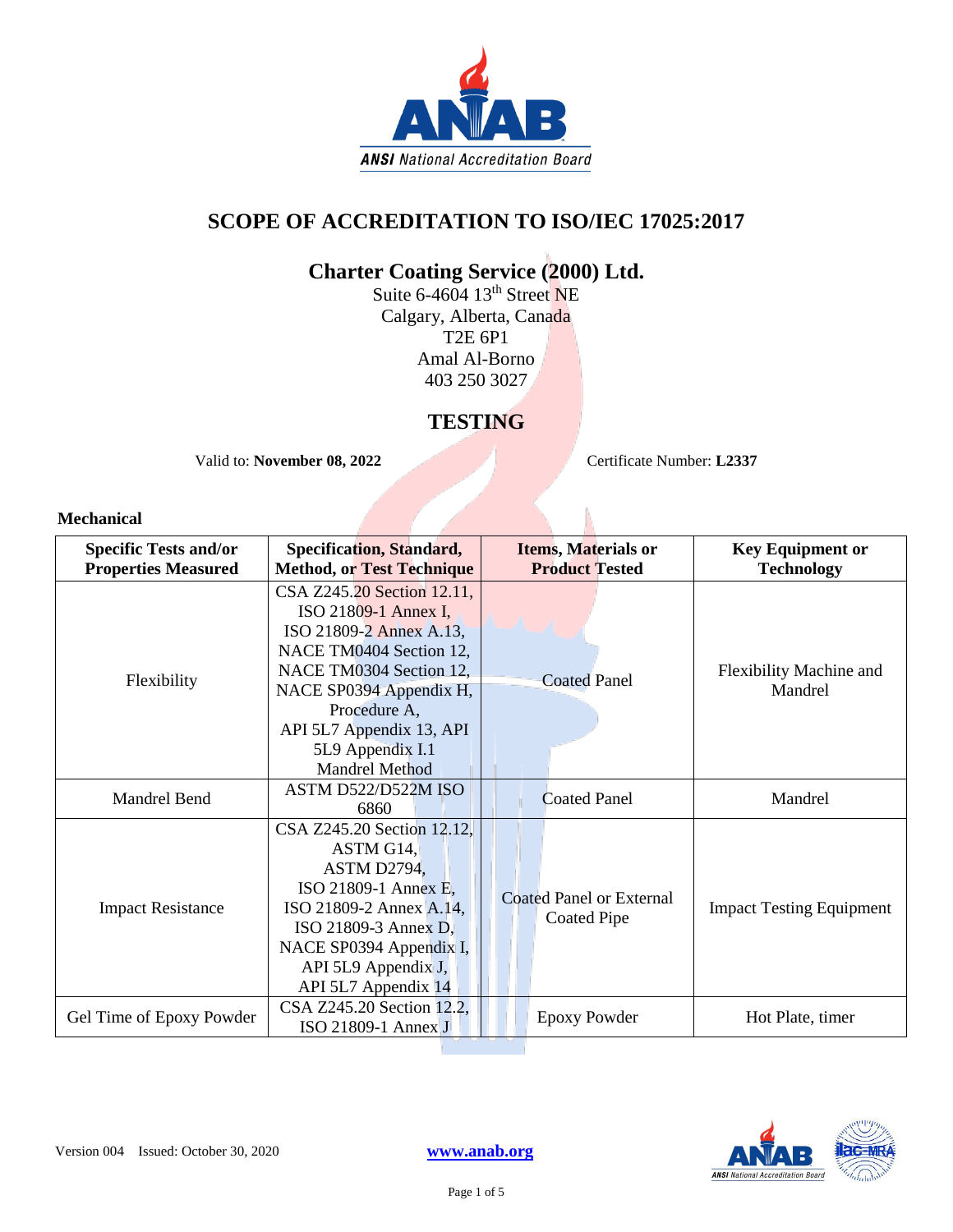

#### **Mechanical**

| <b>Specific Tests and/or</b><br><b>Properties Measured</b> | Specification, Standard,<br><b>Method, or Test Technique</b>                                                                                                                   | <b>Items, Materials or</b><br><b>Product Tested</b>   | <b>Key Equipment or</b><br><b>Technology</b> |
|------------------------------------------------------------|--------------------------------------------------------------------------------------------------------------------------------------------------------------------------------|-------------------------------------------------------|----------------------------------------------|
| Soak Adhesion                                              | CSA Z245.20 Section 12.14,<br>ISO 21809-1 Annex L,<br>ISO 21809-2 Annex A.16,<br>ISO 21809-3 Annex I,<br>NACE SP0394 Appendix J,<br>API 5L9 Appendix J,<br>API 5L7 Appendix 16 | Coated Panel or External<br><b>Coated Pipe</b>        | Hot water bath; thermometer                  |
| Peel Adhesion<br>(Hanging Mass)                            | CSA Z245.21 Section 12.5,<br>ISO 21809-1 Annex C                                                                                                                               | <b>Coated Panel or External</b><br><b>Coated Pipe</b> | Hanging masses                               |
| Peel Adhesion<br>(Constant Rate of Peel)                   | CSA Z245.21 Section 12.4,<br>ISO 21809-3 Annex H,<br>ISO 21809-1 Annex C,<br>ISO 813 (Modified)                                                                                | Pipe Ring, Layers of Coating<br>or Coated Panel       | <b>Tensile Testing Machine</b>               |
| <b>Interface Contamination</b>                             | CSA Z245.20 Section 12.9,<br>ISO 21809-2 Annex A.11,<br>NACE SP0394 Appendix K,<br>API 5L9 Appendix K                                                                          | <b>Coated Panel or External</b><br><b>Coated Pipe</b> | Microscope                                   |
| Gouge Resistance                                           | CSA Z245.20 Section 12.15,<br>CSA Z245.21 Section 12.7,<br>NACE TM0215                                                                                                         | <b>Coated Panel or External</b><br><b>Coated Pipe</b> | <b>Gouge Tester</b>                          |
| Lap Shear Strength                                         | ASTM D1002, ISO 21809-3<br>Annex J                                                                                                                                             | <b>Coated Panel or External</b><br><b>Coated Pipe</b> | <b>Tensile Testing Machine</b>               |
| <b>Shore Hardness</b>                                      | ASTM D2240,<br>ASTM D3363                                                                                                                                                      | Coated Panel or<br><b>External Coated Pipe</b>        | Durometer Shore A and D                      |
| <b>Taber Abrasion</b>                                      | ASTM D4060, ISO 9352                                                                                                                                                           | <b>Coated Panel</b>                                   | <b>Taber Abrasion Machine</b>                |
| Adhesion by Knife                                          | ASTM D6677,<br><b>ASTM D3359,</b><br>ISO 21809-2 Annex A.4,<br>ISO 21809-3 Annex Q,<br>API 5L2 Appendix D                                                                      | <b>Coated Panel or External</b><br><b>Coated Pipe</b> | Knife                                        |
| Pull - Off Adhesion                                        | ASTM D4541 Method D,<br>ASTM D7234<br>ISO 4624,<br>API 5L7 Appendix 9                                                                                                          | <b>Coated Panel</b>                                   | Self-alignment adhesion tester<br>Type IV    |
| Penetration (Indentation)<br>Resistance                    | ASTM G17,<br>ISO 21809-1 Annex $F$ , ISO<br>21809-3 Annex E                                                                                                                    | <b>Coated Panel or External</b><br><b>Coated Pipe</b> | <b>Blunt Rod</b>                             |
| Water Vapour Transmission                                  | ASTM D1653,<br>ASTM E96 / ASTM E 96M                                                                                                                                           | <b>Coating Free Film</b>                              | <b>Environment Chamber</b>                   |
| <b>Water Absorption</b>                                    | <b>ASTM D570, ISO 62</b>                                                                                                                                                       | <b>Coating Free Film</b>                              | <b>Environment Chamber</b>                   |

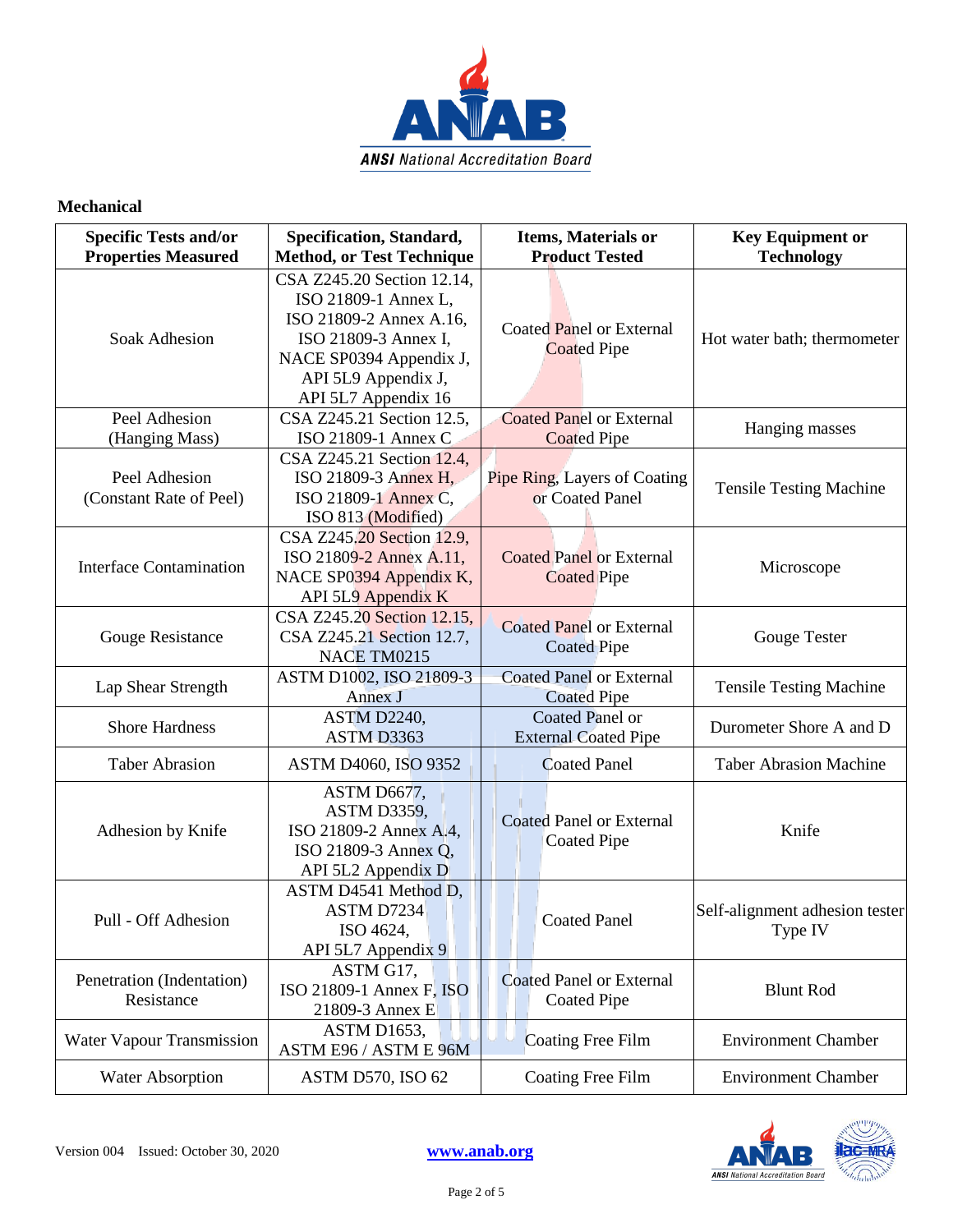

#### **Mechanical**

| <b>Specific Tests and/or</b>       | Specification, Standard,               | <b>Items, Materials or</b> | <b>Key Equipment or</b>        |
|------------------------------------|----------------------------------------|----------------------------|--------------------------------|
| <b>Properties Measured</b>         | Method, or Test Technique              | <b>Product Tested</b>      | <b>Technology</b>              |
| Tensile Strength and<br>Elongation | ASTM D638,<br>ASTM D2370,<br>ISO 527-3 | Coating Free Film          | <b>Tensile Testing Machine</b> |

#### **Environmental Simulation**

| <b>Specific Tests and/or</b><br><b>Properties Measured</b>                                            | Specification, Standard,<br><b>Method, or Test Technique</b>                                                                                                                                                                                                                                                                                                       | Items, Materials or<br><b>Product Tested</b>          | <b>Key Equipment or</b><br><b>Technology</b>             |
|-------------------------------------------------------------------------------------------------------|--------------------------------------------------------------------------------------------------------------------------------------------------------------------------------------------------------------------------------------------------------------------------------------------------------------------------------------------------------------------|-------------------------------------------------------|----------------------------------------------------------|
| Cathodic Disbondment                                                                                  | CSA Z245.20 Section 12.8,<br>CSA Z245.21 Section 12.3,<br>ASTM G8; ASTM G42;<br>ASTM G95; ASTM D<br>6676/D6676M, ISO 21809-1<br>Annex H, ISO 21809-2<br>Annexes A.9, A.10, A.15,<br>ISO 21809-3 Annex G,<br>NACE SP0394 Appendix F,<br>API 5L9 Appendix G, API<br>5L7 Appendix 11,<br>ISO 15711, NACE TM0115,<br>NACE TM0404 Section 11,<br>NACE TM0304 Section 11 | <b>Coated Panel or External</b><br><b>Coated Pipe</b> | Power source, CD voltage<br>divider, salt solution cells |
| <b>Water Resistance</b><br>$(20 \text{ to } 95)$ °C                                                   | <b>ASTM D870</b>                                                                                                                                                                                                                                                                                                                                                   | <b>Coated Panel or External</b><br><b>Coated Pipe</b> | <b>Water Immersion Test</b>                              |
| <b>Chemical Resistance</b>                                                                            | API 5L7 Appendix 12,<br>API 5L9 Appendix H,<br><b>NACE TM0174 Procedure B</b>                                                                                                                                                                                                                                                                                      | <b>Coated Panel</b>                                   | Beaker                                                   |
| <b>Chemical Resistance</b>                                                                            | <b>ASTM D543 Procedure I</b>                                                                                                                                                                                                                                                                                                                                       | <b>Coating Free Film</b>                              | Mandrel and Autoclave                                    |
| <b>Chemical Resistance</b><br>(Temperature)<br>$(20 \text{ to } 200)$ °C                              | ASTM C6943,<br>NACE TM0174 Procedure A                                                                                                                                                                                                                                                                                                                             | <b>One Side Coated Panel</b>                          | Standard Atlas Cell under<br>atmospheric pressure        |
| <b>Chemical Resistance</b><br>(pressure/temperature)<br>(20 to 200) $^{\circ}$ C<br>(Up to 2 000) psi | NACE TM0174 Procedure A                                                                                                                                                                                                                                                                                                                                            | <b>One Side Coated Panel</b>                          | <b>Pressurized Atlas Cell</b>                            |
| <b>Electrochemical Impedance</b><br>Spectroscopy (EIS)                                                | ISO 16773-2                                                                                                                                                                                                                                                                                                                                                        | <b>Coated Panel</b>                                   | <b>Impedance Measuring</b><br>Equipment                  |
| Autoclave<br>$(20 \text{ to } 350)$ °C<br>(Up to 8 500) psi                                           | NACE TM0185,<br>API 5L7 Appendix 10                                                                                                                                                                                                                                                                                                                                | <b>Coated Panel</b>                                   | Autoclave                                                |

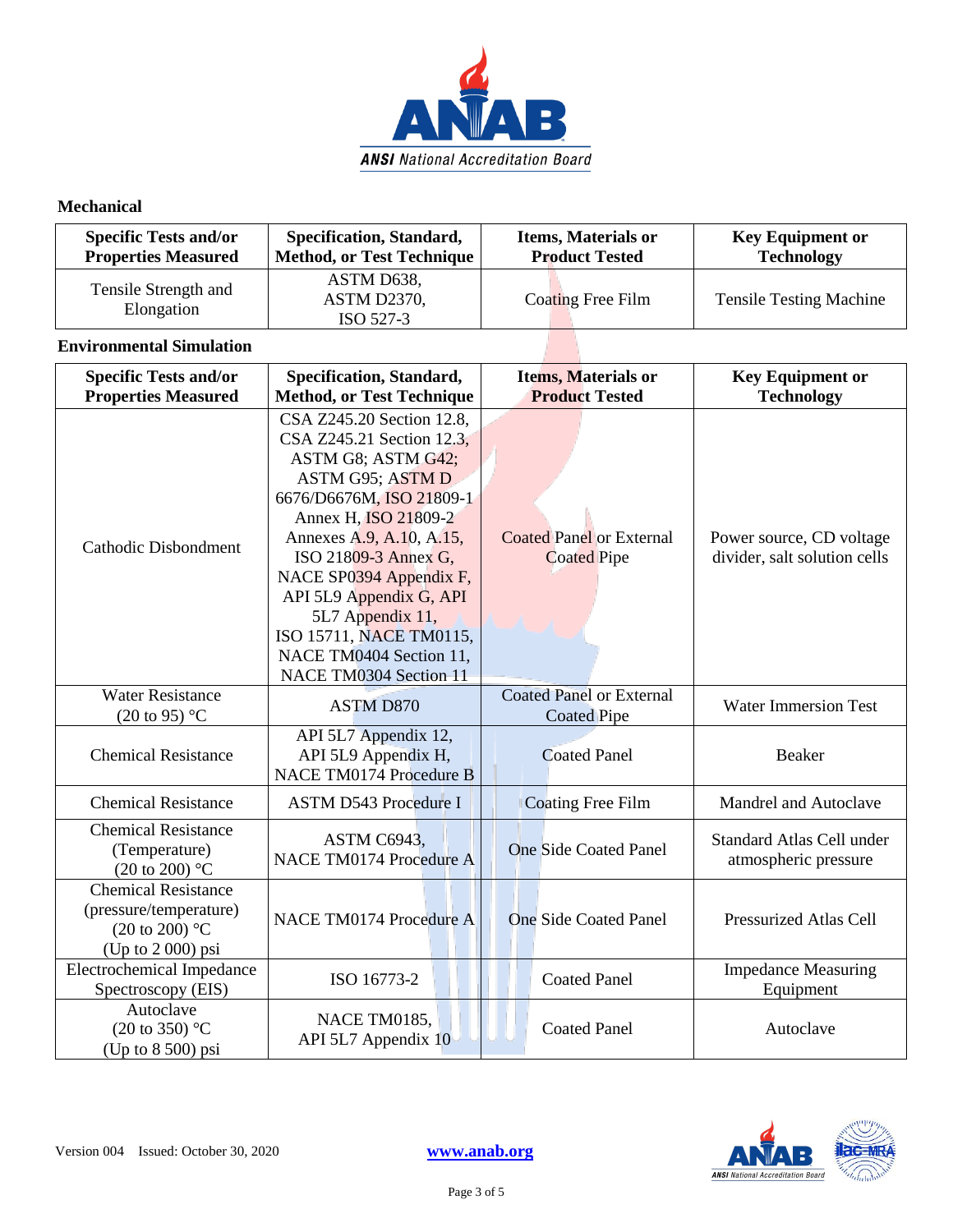

#### **Environmental Simulation**

| <b>Specific Tests and/or</b><br><b>Properties Measured</b> | Specification, Standard,<br><b>Method, or Test Technique</b>   | <b>Items, Materials or</b><br><b>Product Tested</b>   | <b>Key Equipment or</b><br><b>Technology</b>            |
|------------------------------------------------------------|----------------------------------------------------------------|-------------------------------------------------------|---------------------------------------------------------|
| Salt Spray                                                 | <b>ASTM B117</b><br>ASTM G85<br><b>ISO 9227</b><br>ISO 11997-1 | Coated Panel or External<br><b>Coated Pipe</b>        | <b>Salt Spray Chambers</b>                              |
| <b>UV Exposure</b>                                         | ASTM D4587<br>ASTM G154<br>ISO 16474-3<br>ASTM G151            | Coated Panel or External<br><b>Coated Pipe</b>        | <b>UV</b> Chamber<br>(Condensation and/or UV<br>Cycles) |
| Salt Spray / UV Exposure                                   | ASTM D5894, ISO 11997-2                                        | <b>Coated Panel or External</b><br><b>Coated Pipe</b> | Salt Spray Chamber and UV<br>Chamber                    |
| Xenon Exposure                                             | ASTM G155                                                      | <b>Coated Panel or External</b><br><b>Coated Pipe</b> | <b>Xenon Test Chamber</b>                               |
| <b>Evaluation of Blistering</b>                            | ASTM D714, ISO 4628-2                                          | <b>Coated Panel or External</b><br><b>Coated Pipe</b> | <b>Visual Evaluation</b>                                |
| <b>Evaluation of Chalking</b>                              | ASTM D4214, ISO 4628-6                                         | <b>Coated Panel or External</b><br><b>Coated Pipe</b> | <b>Visual Evaluation</b>                                |
| <b>Evaluation of Checking</b>                              | ASTM D660, ISO 4628-4                                          | <b>Coated Panel or External</b><br><b>Coated Pipe</b> | <b>Visual Evaluation</b>                                |
| <b>Evaluation of Cracking</b>                              | ASTM D661, ISO 4628-4                                          | <b>Coated Panel or External</b><br><b>Coated Pipe</b> | <b>Visual Evaluation</b>                                |
| <b>Evaluation of Rusting</b>                               | ASTM D610, ISO 4628-3                                          | <b>Coated Panel or External</b><br><b>Coated Pipe</b> | <b>Visual Evaluation</b>                                |
| <b>Evaluation of Flaking</b>                               | ASTM D772, ISO 4628-5                                          | <b>Coated Panel or External</b><br><b>Coated Pipe</b> | <b>Visual Evaluation</b>                                |
| <b>Heat Ageing</b>                                         | CSA Z245.21 Section 12.6,<br>ISO 21809-3 Annexes M & N         | Free film, Coating Materials                          | Oven                                                    |

#### **Chemical**

| <b>Specific Tests and/or</b>                                                        | <b>Specification, Standard,</b>                                                                                                                                                                                                            | <b>Items, Materials or</b>                                                                                                    | <b>Key Equipment or</b>                    |
|-------------------------------------------------------------------------------------|--------------------------------------------------------------------------------------------------------------------------------------------------------------------------------------------------------------------------------------------|-------------------------------------------------------------------------------------------------------------------------------|--------------------------------------------|
| <b>Properties Measured</b>                                                          | <b>Method, or Test Technique</b>                                                                                                                                                                                                           | <b>Product Tested</b>                                                                                                         | <b>Technology</b>                          |
| <b>Glass Transition Temperature</b><br>$(Tg)$ and/or Heat of Fusion<br>$(\Delta H)$ | <b>ASTM D3418, ASTM E1356,</b><br>CSA Z245.20 Section 12.7,<br>$ISO 21809-1$ Annex D,<br>ISO 21809-2 Annex 8,<br>ISO 21809-3 Annex P.<br>ISO 11357-2, ISO 11357-3,<br>NACE SP0394 Appendix D,<br>API 5L9 Appendix C,<br>API 5L7 Appendix 5 | <b>Fusion Bonded Epoxy</b><br>Powder or Applied Coating<br>Sample;<br><b>Liquid Epoxy or Applied</b><br><b>Coating Sample</b> | Differential Scanning<br>Calorimetry (DSC) |